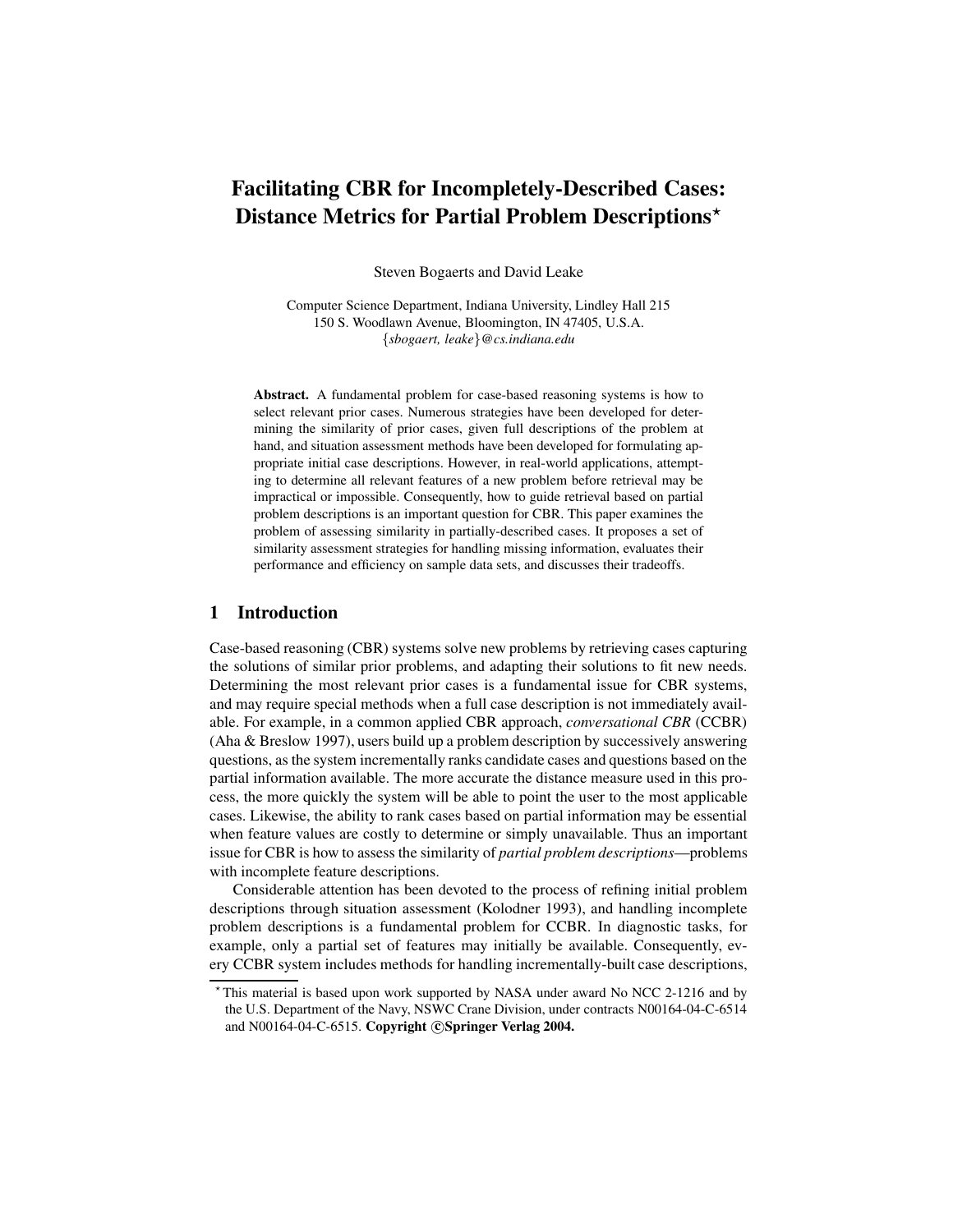and research has addressed the problem of deciding which features to request when elaborating a partially-described case during CCBR (e.g., (Carrick *et al.* 1999)). However, comparatively little attention has been given to examining alternative similarity assessment methods for cases with missing features. A better understanding of the performance of alternative strategies, their tradeoffs, and their applicability, could enable more effective retrieval of partially-described cases and could also provide useful information for guiding the CCBR process. Because cases in the case base may themselves have partial descriptions, understanding how to handle partial descriptions could also be valuable for case base maintenance (Leake *et al.* 2001), to determine when and how to augment partial descriptions of stored cases.

This paper first discusses general issues affecting similarity judgments for partiallydescribed cases. It then examines a set of similarity assessment strategies, including two simple baseline strategies and two more complex strategies designed to take advantage of information offered by the case base to predict feature values. The strategies apply to feature-vector representations for any ordinal features, i.e., features whose values belong to an ordered set; these may be numeric, or may belong to other categories provided that notions of distance and average can be defined (e.g., for a finite set, the "average" might be determined by a vote). The first method, *Default Difference*, is a baseline method which simply assigns a fixed default distance whenever the values of one or both features are missing (e.g., if this distance is 0, missing features are assumed to match perfectly). The remaining methods use additional information extracted from the case base as a whole: *Full Mean*, another baseline, treats each missing value as if it were the mean feature value. *NN Mean* takes a similar approach, but relies on local information, using the mean values of "near-by" cases. A drawback of *NN Mean* is its increased expense to compute the predicted feature value, which can be extreme when many cases must be compared to the current situation. *Region Mean* addresses this problem by generating a case base of prototypical cases, providing a local approximation to use to predict missing features without additional computation. Finally, we consider the use of composite methods involving combinations of these strategies. An experimental evaluation compares (1) the ability of each method to select the most similar cases, for differing levels of partial information—which reflects the number of questions that must be answered for a CCBR system to achieve a desired level of accuracy, (2) their efficiency at providing their information, and (3) the potential benefit of combined strategies. After comparing these performance issues, we develop general hypotheses for the applicability of the methods and their tradeoffs.

#### **1.1 Handling Unknown Features**

A simple example illustrates the subtlety of handling unknown features. Consider a domain in which cases are described by a feature vector of four features,  $[f_1, f_2, f_3, f_4]$ , and for which the system must solve a problem  $p$ , for which only the values of the first three are known: [5.0, 6.0, 7.0, -]. Let  $distance(p_1, p_2)$  denote the distance between two problems  $p_1$  and  $p_2$ . Suppose that the case base contains two cases,  $c_1$ , described by  $[5.1, 6.0, -, -]$  and  $c_2$ , described by  $[5.0, -, -, -]$ . Note that in the following, we will use the name of the case as a shorthand for referring to the problem it solves.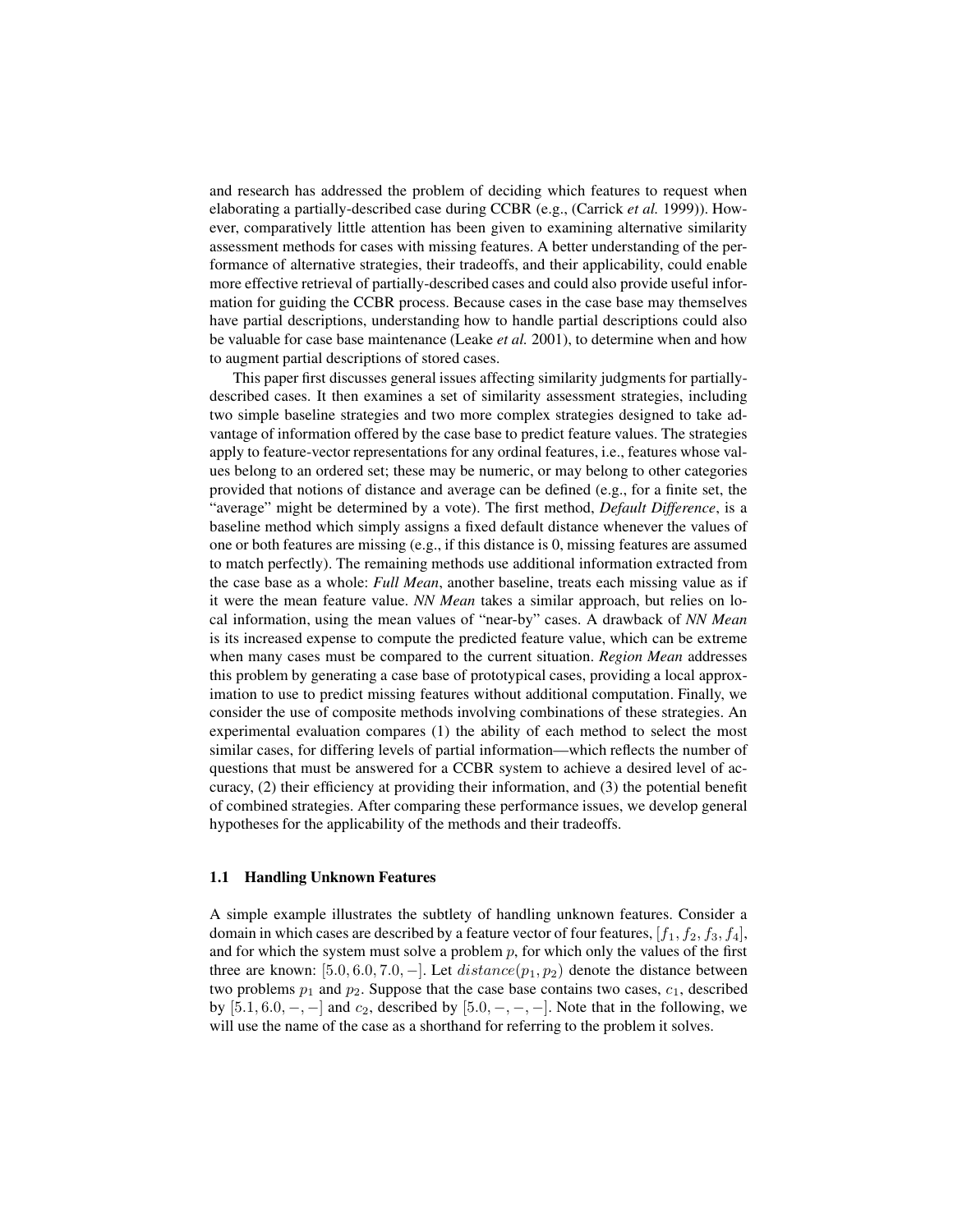In order to select the right case, the system must predict whether  $distance(p, c_1)$ or  $distance(p, c_2)$  is smaller. More features of  $c_1$  are known than  $c_2$ ; this guarantees that  $c_1[1]$  has no difference from  $p[1]$ , and  $c_1[0]$  has an apparently small difference from  $p[0]$ . However,  $c_2$  might be more promising. Because  $c_2[0]$  has no difference from  $p[0]$ , the potential minimum difference between  $c_2$  and  $p$  is smaller, even though selecting  $c_2$  entails more risk, due to possible differences in the unknown features. Likewise, a difference of 0.1 between  $p[0]$  and  $c_1[0]$  *could* be important, and perhaps even so significant that the exact match on feature 1 is inconsequential. Thus determining how to treat missing features depends on both (1) the importance of known differences and (2) the potential importance of unknown features, given their likely values and the user's tolerance for the level of uncertainty that they entail for the quality of results.

Even the selection of quality measure may involve subtle considerations. For example, possible quality measures could include *rank quality*, which measures how close the top-ranked cases are to the actual best match, or—if the specific values of the predicted distances are important—the *error* in the distance prediction. For example, error might be important in medical domains, if a differential diagnosis accepts a diagnosis when it appears sufficiently superior to its competitors. Error may also be important when the system provides the user with distance estimates to help guide the choice of cases to examine.

# **2 Strategies for Handling Unspecified Features**

For any particular domain, domain knowledge may suggest specific assumptions or strategies for handling partially-described problems. Here we examine simple domainindependent strategies for assigning distances between pairs of corresponding features, within the framework of the standard distance function:

$$
distance(r_1, r_2) = \sqrt{\sum_i w_i [d(r_1[i], r_2[i])]^2}
$$

If  $F_i$  represents the set of possible feature values for the  $i^{th}$  feature, including a value used to designate unknown features, these are functions  $d_i : F_i \times F_i \to [0, \infty)$ .

#### **2.1 Default Difference(x)**

A simple baseline strategy is to treat the distances between unknown features as zero. This corresponds to a typical strategy of considering only differences in known features. This approach can be generalized to assign a fixed default difference,  $x$ , whenever either feature is unknown. *Default Difference* $(x)$ , the corresponding similarity assessment strategy, is defined as:

$$
d_i(r_1[i], r_2[i]) = \begin{cases} x & r_1[i] \text{ and/or } r_2[i] \text{ unknown} \\ |r_1[i] - r_2[i]| & \text{otherwise} \end{cases}
$$

*Default Difference* with  $x$  equal to 0 can be seen as an "optimistic" measure. When  $x$  equals 0, a completely unknown problem has distance 0 from all cases; this might be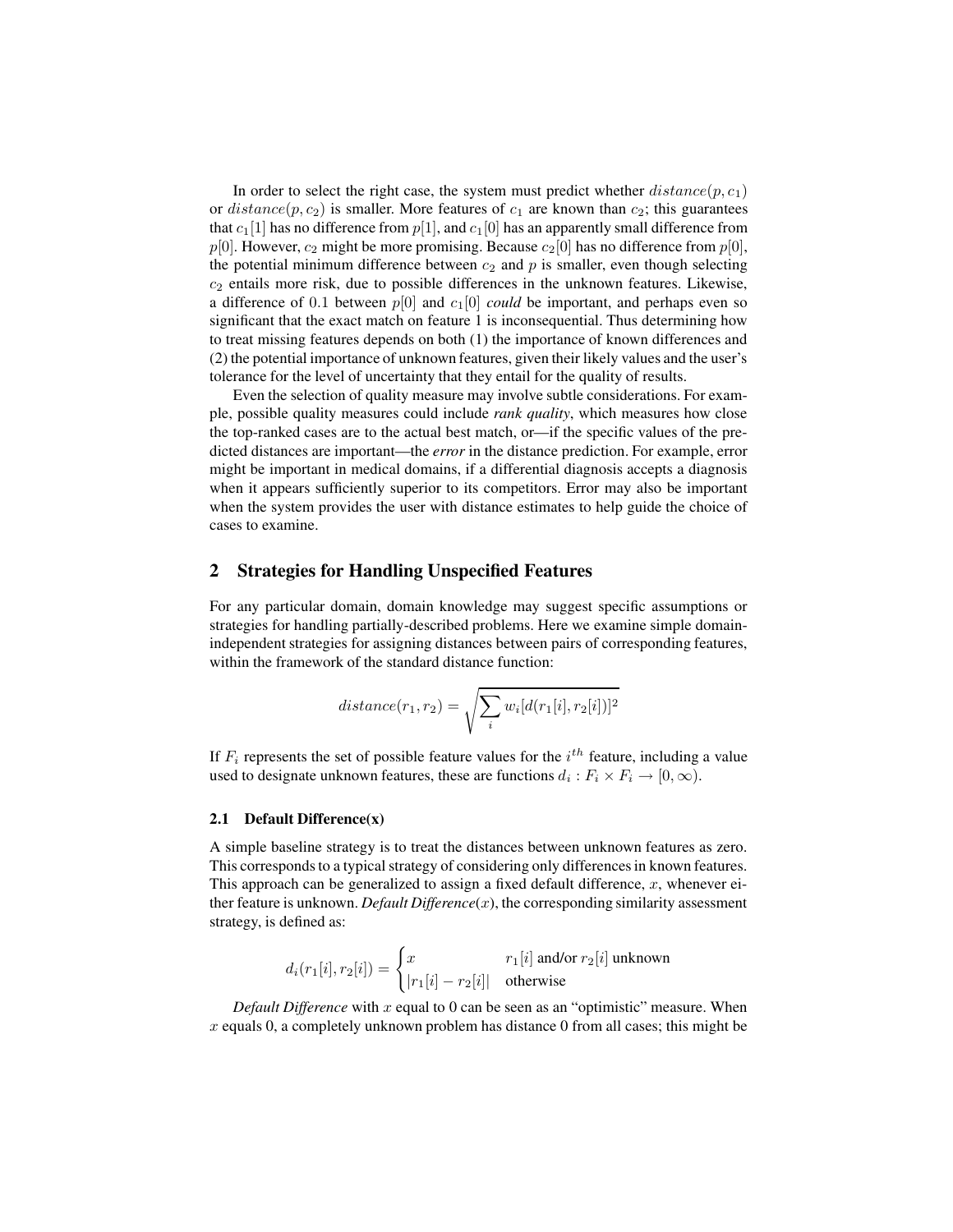considered appropriate because every case is potentially a perfect match. Alternatively, if the maximum possible feature distances are bounded and equal across all features, setting  $x$  to the maximal possible difference corresponds to a "pessimistic" measure.

This simple metric illustrates an interesting asymmetry between handling partiallyspecified *input problems* and handling *stored cases* whose problem descriptions are partially-specified. When stored cases include complete problem descriptions, different values of x may change the magnitude of computed difference values and the spacing between cases ranked by similarity, but will not affect the cases' *ranking* by difference values. However, if features may be missing from problem descriptions in stored cases as well as input cases, increases in  $x$  may change the ranking, causing the metric to favor stored cases for which more features are known.

*Default Difference* assumes a fixed difference for a pair of features whenever they are missing from *either* the input case or a stored case. A problem with this simple approach is that it may neglect useful information: if a problem feature in either the input or stored case has an atypical value, it is reasonable to consider the missing feature's value less likely to be similar. This should affect the prediction of a good match between the cases, but *Default Difference* does not take this into account. The next method, *Full Mean*, addresses this deficiency.

# **2.2 Full Mean**

*Full Mean* exploits global feature information to estimate missing values, by replacing missing feature values with the mean values for those features when calculating similarity. If the feature is not known in any of the stored cases, it assigns a default difference value x. More formally, let

$$
CasesKnowingFeature(i, CB) = \{c \in CB | f_i \text{ known in } c\}
$$

and let  $\mu(i, CB, x)$ , the average of known value of feature i in the case base, with default  $x$  for completely unknown features, be defined by:

$$
\mu(i, CB, x) = \begin{cases} \frac{\sum_{Case \in KnowingFeature(i, CB)} c[i]}{[CasesKnowingFeature(i, CB)]} & \text{Cases} \times \text{nowingFeature}(i, CB) \neq \phi \\ x & \text{otherwise} \end{cases}
$$

Then with *Full Mean*,

$$
d(r_1[i],r_2[i]) = |\mathit{EstimatedValue}(r_1,i,x) - \mathit{EstimatedValue}(r_2,i,x)|
$$

where

$$
EstimatedValue(r, i, x) = \begin{cases} r[i] & r[i] \text{ is known} \\ \mu(i, CB, x) & \text{otherwise} \end{cases}
$$

Because the means for each feature in the case base can be precomputed offline and updated cheaply online as cases are added or removed, this is a low-cost strategy.

Although *Full Mean* makes better use of global feature information than *Default Difference*, it has potential drawbacks. First, like all average-based approaches in this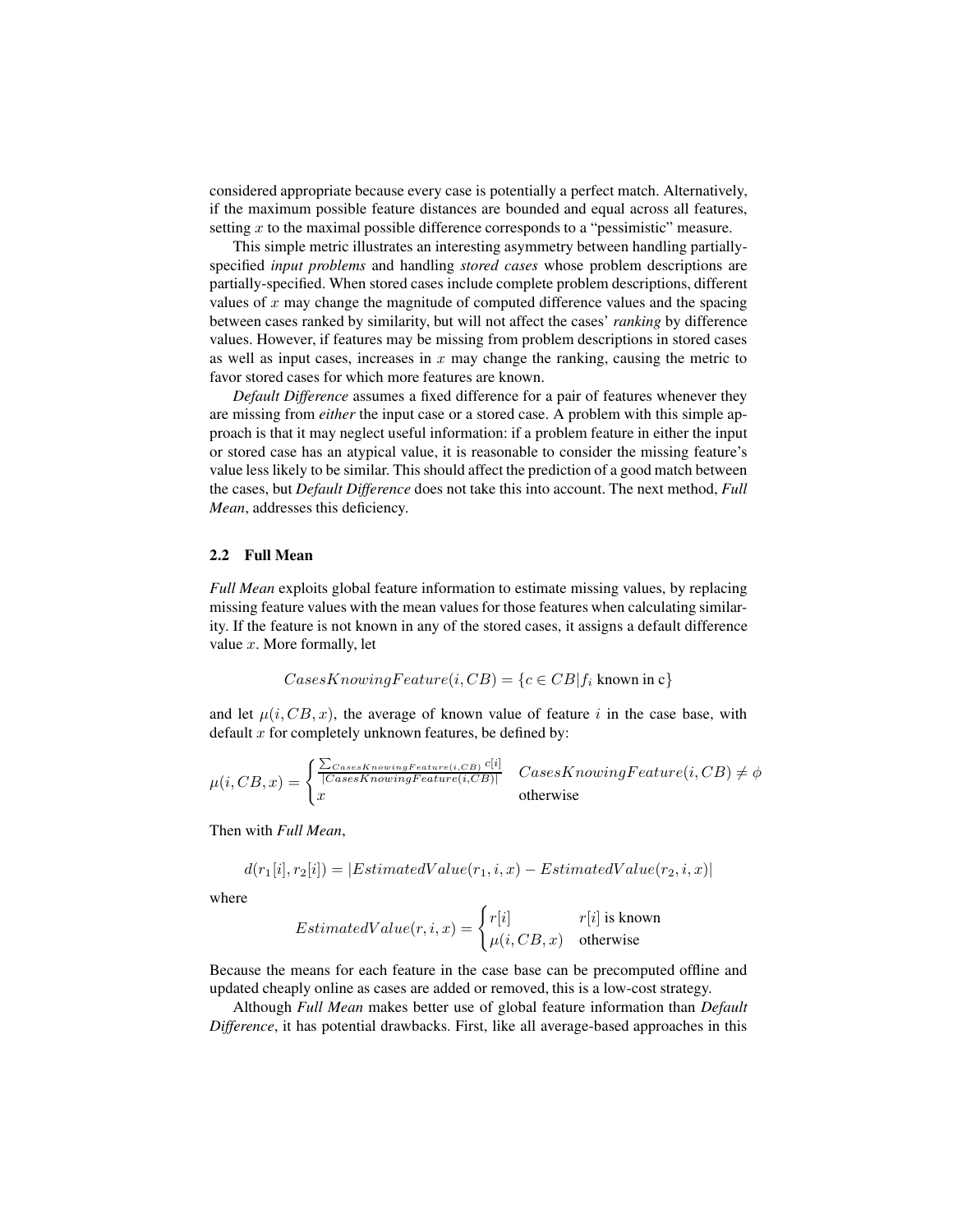paper, it considers only the average feature value, independent of the feature's distribution (which might be better captured, e.g., by the mean or mode). Second, it ignores possible dependencies between features, although the expected value of a feature may change dramatically based on the value of other features. For example, even if the average age of passenger cars is 8 years, predicting 8 years of age for a car would be misleading if it were also known that the car had only been driven 100 kilometers. The next strategy, *NN Mean*, attempts to better reflect local dependencies by taking a more case-based approach, using similar cases to predict feature values.

## **2.3 NN Mean**

Nearest Neighbor Mean, or *NN Mean*, responds to *Full Mean*'s problems with a more case-based approach, predicting feature values based on the values of similar cases. Its premise is that nearby cases will be good predictors of feature values. Intuitively, if  $r[i]$ is unknown and  $Near_{r,i}$  is the set of all cases near r that know feature i, then a good predictor is the average feature value over  $Near_{r,i}$ . Unfortunately, there is one catch to this approach: Defining "nearby" cases requires predicting inter-case distances, which is the very problem that *NN Mean* is intended to address.

In *NN Mean*, we address this problem by recursively drawing on the distance metrics from this paper for the "internal" similarity computation. For example, *Default Difference*(x) can be used as an internal strategy to estimate distances for finding nearby cases, and then the k closest cases, or all cases within a distance threshold, can be used to obtain a mean according to *NN Mean*. We will denote the "internal" strategy as an argument to *NN Mean*, as in *NN Mean*(*Default Difference*(x)). If feature dependence information is available (though this often is not the case), an additional variant on the *NN Mean* strategy is to use only the dependent features in the search for nearby cases. We call this approach *NN Mean* Dep.

*NN Mean* is an expensive strategy. Unlike *Full Mean*, the average values for a feature cannot be precomputed, because they depend on  $r$ . No matter what internal strategy is used, at a minimum a new retrieval is required for each unknown feature.

#### **2.4 Region Mean**

*Region Mean* attempts to avoid the expense of *NN Mean* yet maintain its advantages over *Full Mean* by precomputing near means at various points in the case space, and predicting means based on the nearest precomputed cases to the input problem. In the offline process, the precomputation algorithm is:

- **–** Cluster the case base and find a prototype for each class. We apply k-medoid clustering. $<sup>1</sup>$ </sup>
- **–** For each prototype  $p_j$ 
	- For each feature  $i$

<sup>&</sup>lt;sup>1</sup> k-medoid clustering is robust to outliers and independent of the order in which objects are considered. For a comparison with other clustering methods, see (Kaufman & Rousseeuw 1990).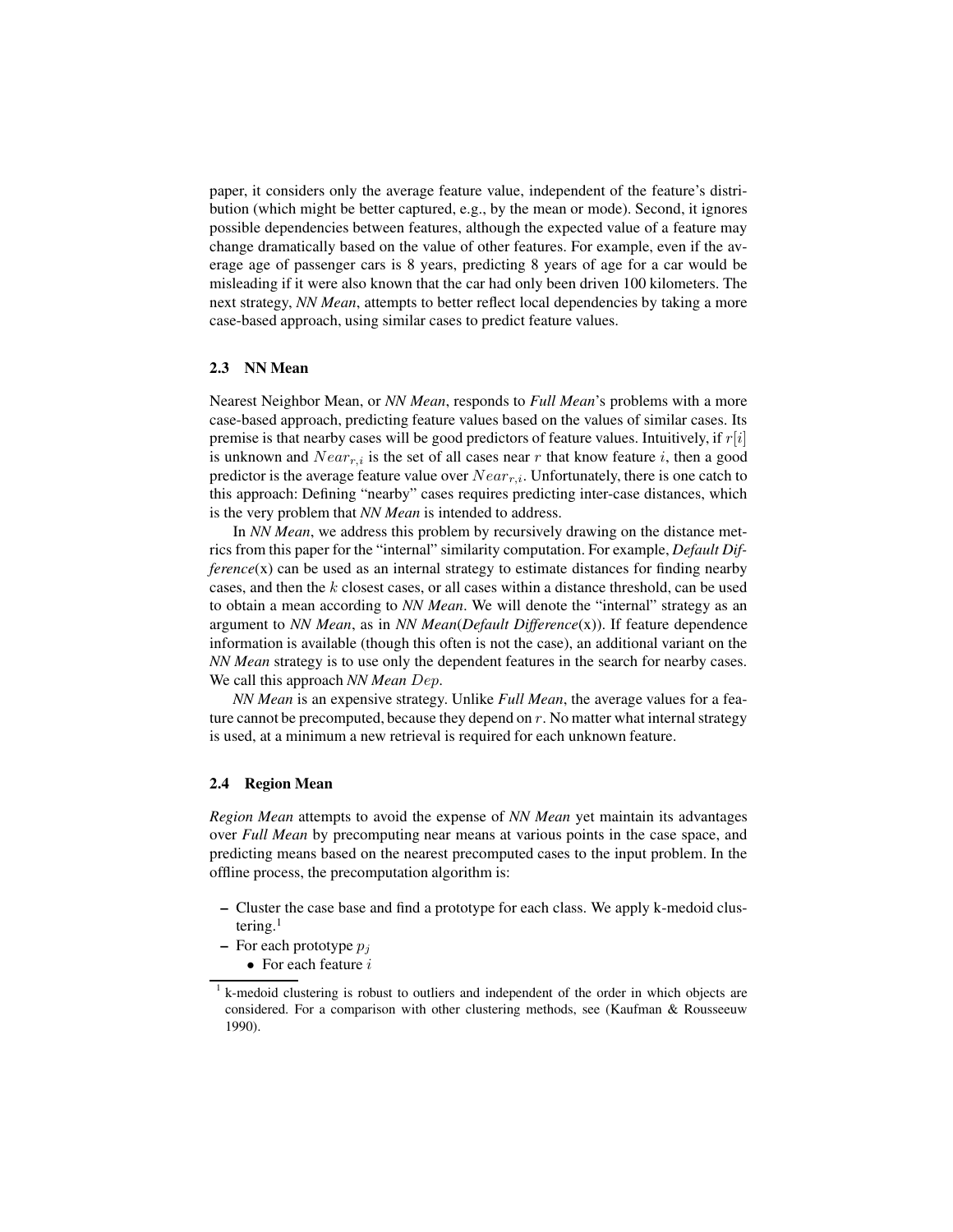$*$  Let  $Class_{p_i,i}$  be the set of cases in the equivalence class with prototype  $p_j$  that know feature *i*. Determine  $\mu(i, Class_{p_j,i}, x)$ , the mean value of feature *i* over  $Class_{p_i,i}$ , as follows:

$$
\mu(i, Class_{p_j,i}, x) = \begin{cases} \frac{\sum_{c \in Class_{p_j,i}} c[i]}{|Class_{p_j,i}|} & Class_{p_j,i} \neq \phi \\ x & \text{otherwise} \end{cases}
$$

The online computation for *Region Mean* is analogousto *Full Mean*. The key difference is that  $EstimatedValue(r, i, x)$  retrieves the  $p_j$  closest to r, and uses  $\mu(i, Class_{p_i, i}, x)$ , instead of *Full Mean*'s  $\mu(i, CB, x)$ .

As for *NN Mean*, an internal difference metric is required, this time to determine the nearest prototype  $p_i$  to r, as well as to measure the difference between problems in clustering. Again this can be found by recursively using any method described in this paper, provided the final method is defined. For example, *Default Difference*(x) could be used for finding the nearest prototype and for clustering. We would denote this strategy as *Region Mean*(*Default Difference*(x)).

### **2.5 Composite Strategies Exploiting Dependency Information**

If information can be obtained about feature dependencies—which may itself be a significant challenge—it may be beneficial to apply a composite strategy, using one strategy for independent features and another for dependent features.

If a feature is independent, then, by definition, the values of other features are not helpful in predicting its value. Thus the best that can be hoped for is to simply use global information such as the average value across the entire case base; that is, to use *Full Mean*. Because *Full Mean* is inexpensive to compute, it is an obvious choice given a priori knowledge that a feature is independent. Only when handling dependent features are other strategies much more likely to be successful.

Because composite strategies use one strategy for independent features and another for dependent features, we write them in the form *independent-strategy*/*dependentstrategy*. For example, a composite strategy using *Full Mean* for independent features and *Region Mean*(*Default Difference*(0)) for dependent features is written *Full Mean*/- *Region Mean*(*Default Difference*(0)).

## **3 Experiments**

The previous discussion raises a number of general questions for comparing similarity assessment strategies for partial problem descriptions:

- 1. Their efficiency
- 2. Their accuracy for ranking candidate cases
- 3. Their accuracy for estimating difference levels between candidate cases
- 4. Their accuracy when different levels of information are available

It also raises some strategy-specific questions, on how performance is affected by: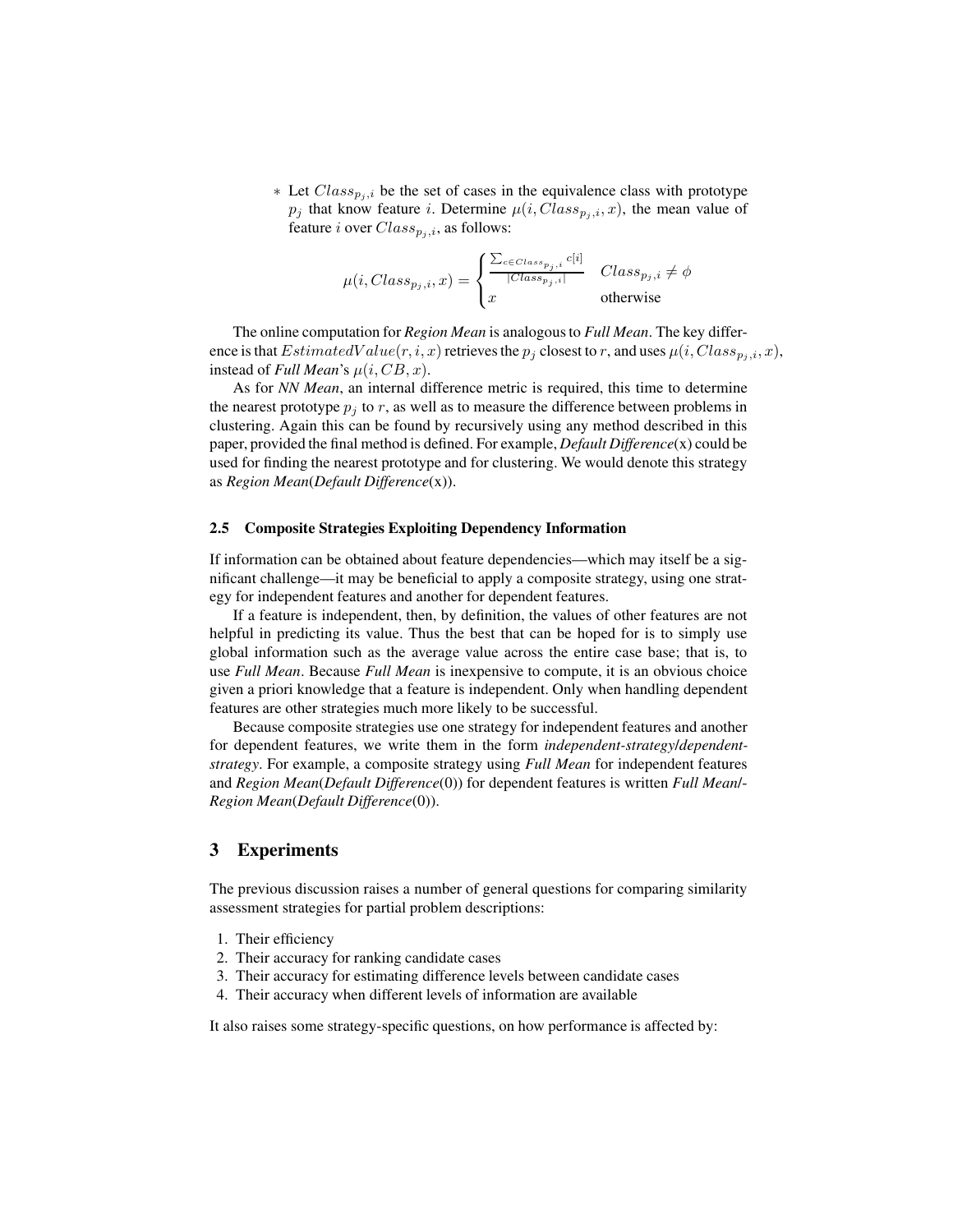- 1. Choice of internal strategy for *NN Mean*
- 2. Cluster count during initial clustering for *Region Mean*
- 3. Internal strategy for *Region Mean*
- 4. Composite strategies with different methods for independent/dependent features

To answer these questions, we tested the previous strategies for a number of domains. Our experiments focused on the ability of the methods to identify similar cases when some input features were missing, primarily for case bases in which all cases had complete problem descriptions.

## **3.1 Performance Measures**

Three performance measures were used in the experiments:

- **– Time:** The efficiency of the approaches is compared by measuring the CPU time required for the strategies to calculate distance values between the target and all the cases in the case base.
- **– Normalized Absolute Error:** Given a strategy s, a partially-described target problem  $\hat{t}$  generated by removing feature values from a completely-described problem  $t$ , and a case  $c$  in the case base, we define the absolute error as the difference between the actual distances between t and c, and the distance predicted when only  $\hat{t}$ is known:  $error_s(\hat{t}, p) = |distance(t, c) - distance_s(\hat{t}, c)|$ .

This metric is useful within a domain, to indicate of how misleading a predicted distance value may be. However, it may be less useful for comparing performance across domains, because it is sensitive to factors such as scaling of distance values. In order to facilitate comparison of errors across domains, we normalize absolute errors onto [0, 1], by dividing the absolute distance by the maximum observed distance in that case base (the distance between the two maximally distant cases in the case base). Our results report the percent of maximum observed distance between cases.

**– Rank Quality:** The rank quality measure reflects the ability of a distance metric to generate a ranking in which the quality of the top suggested cases is similar to the quality of the top cases which would be suggested if all features were known. Given a strategy s and a partial problem  $\hat{t}$ , rq<sub>s</sub> measures the percent increase in distance between the input problem and the top suggested cases, compared to the true top cases. Thus it measures how much worse the top suggested cases are when only  $\hat{t}$ , rather than t, is known. To reflect that users in a CCBR system may be most likely to focus on the top-ranked cases, our metric weights suggestions by their order in the ranking: having a top-ranked case closest to the real top-ranked case is considered most important, with lower-ranked suggestions less important. More precisely, let  $ClosestProb$  be the problem of the case that is nearest to t (when all features are known). The rank quality ratio is defined as:

$$
rq_s = \frac{\sum_{p} w(p) * ratio(p)}{\sum_{p} w(p)}, \text{ where } ratio(p) = \frac{distance(t, p)}{distance(t, Closes tProb)}
$$

and  $w(p)$  is a function that assigns a weight to  $ratio(p)$  that favors higher-ranked cases. Let  $rank<sub>s</sub>(p)$  be the 0-based rank of problem p according to strategy s. In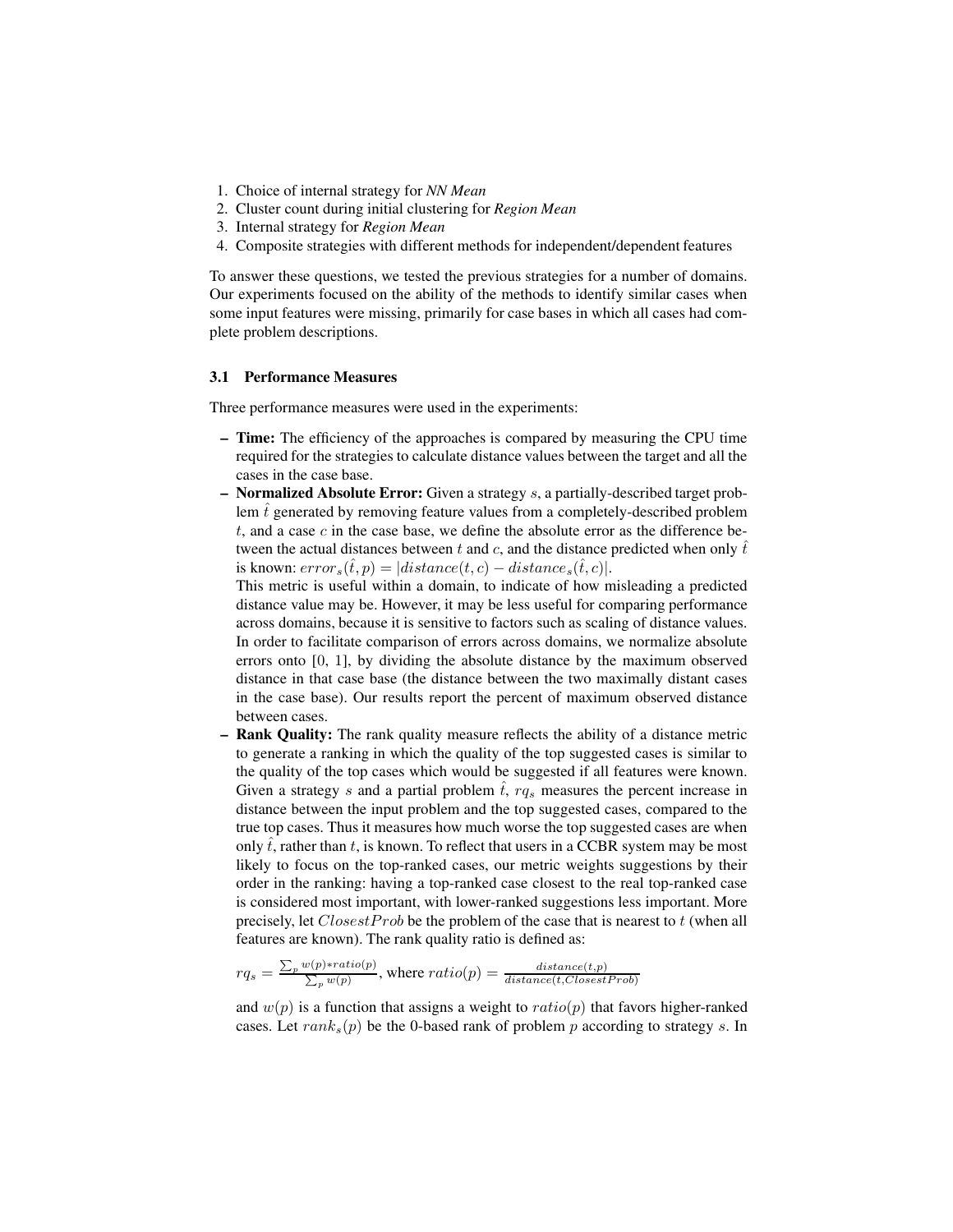our experiments, we set  $w(p) = max(5 - rank_s(p), 0)$ . Thus, only the top 5 cases had a non-zero weight.

Note that normalized absolute error and rank quality both measure the ability of the strategies to predict real inter-case distances, according to a given distance measure. They do not directly compare solution accuracies, which would depend on the quality of the given distance measure.

### **3.2 Experimental Domains**

The experiments were conducted in four domains, three from the University of California, Irvine, Machine Learning Repository (Blake & Merz 1998), and one artificial domain to observe performance for strongly-correlated problem description features:

- 1. Ecoli: 336 cases, 7 numerical features, predicting one of 8 protein localization sites.
- 2. Pima: 768 cases, 8 numerical features, predicting positive or negative diabetes test results in members of the Pima Native American population.
- 3. Liver: 345 cases, 6 numerical features, predicting the presence or absence of a liver disorder.
- 4. Dep7: Artificial domain, 300 cases, 7 numerical features, predicting a single numerical value. There are strong dependencies between the features:  $f_0 \sim N(0, 10)$ ,  $f_1 \sim N(f_0, 2), f_2 \sim N(f_1^2 - f_0, 10), f_3 \sim N(0, \pi), f_4 \sim N(sin(f_3), 10),$  $f_5 \sim N(10, 20), f_6 \sim N(-20, 10).$

For all experiments, the underlying similarity metric was the Euclidean distance function of section 2, with all features given a weight of 1.

## **3.3 General Procedure**

All implementations and experiments were done using the Indiana University Case-Based Reasoning Framework (IUCBRF) (Bogaerts & Leake 2004). IUCBRF is a Java framework, freely-available for research, designed to facilitate rapid and modular CBR system development. The general experimental procedure was as follows. Let  $t$  be the fully known target problem,  $\hat{t}$  a partial target problem generated by removing features of t, p a problem (fully known) from a case in the case base, and s a similarity assessment strategy. All experiments were done for each feature prediction strategy, and were repeated 300 times per strategy (except as stated otherwise), with results averaged. For each feature prediction strategy s, steps were:

- **–** Perform any required initialization (e.g., any strategy involving *Region Mean* builds a partition of the case base)
	- Perform leave-one-out testing. For each case  $c$  in the case base,
		- ∗ Hide c, and use c as the basis for generating a partial target  $\hat{t}$ . Initially, no features of  $\hat{t}$  are revealed.
		- $\ast$  For each case *c* in CB − {*t*}, measure *distance*<sub>s</sub>(*c*, *t*) according to strategy s, and sort the case base by these distances.
		- ∗ Obtain performance measurements as described above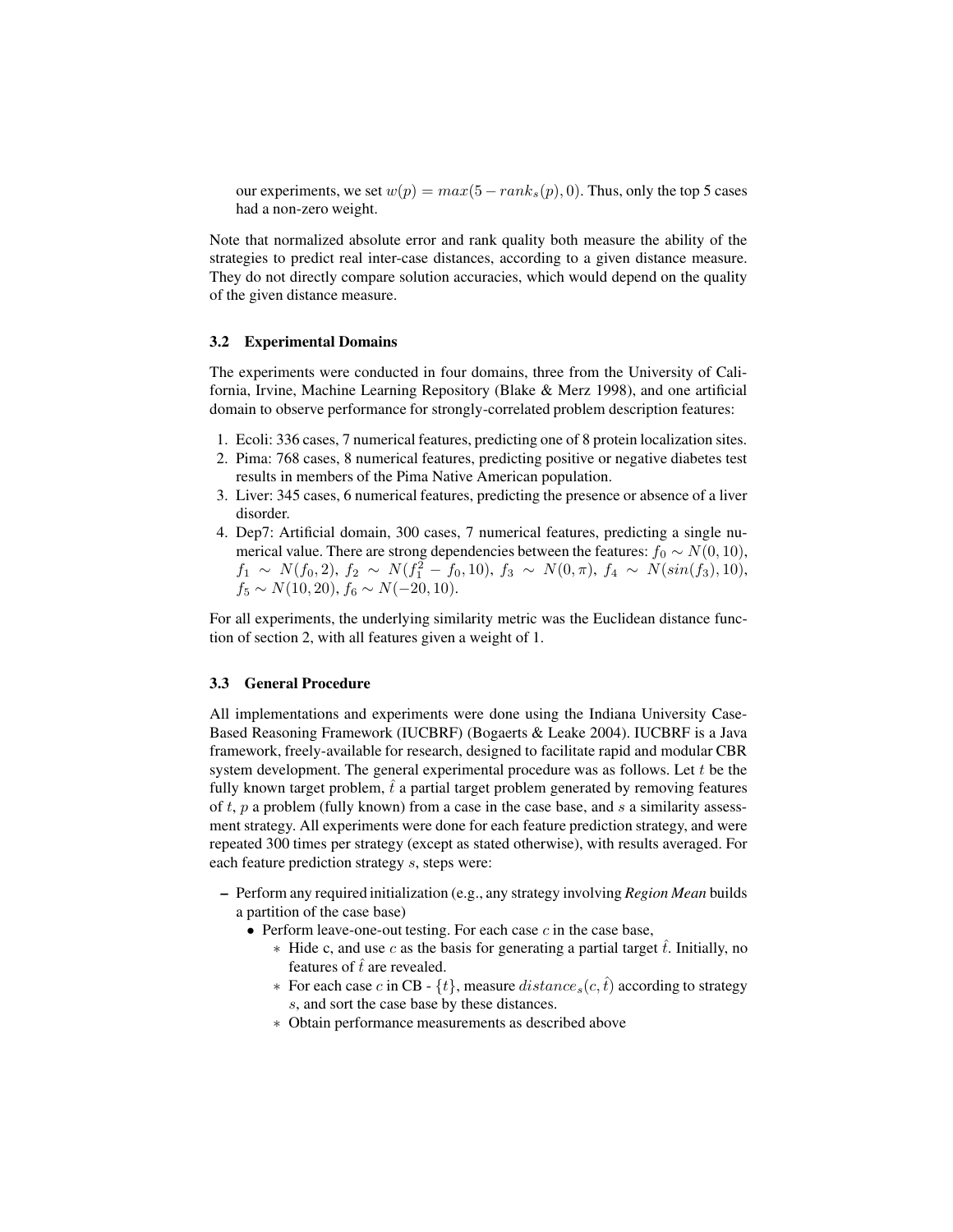- If  $\hat{t} = t$ , exit loop.
- Else randomly choose a feature to "reveal" in  $\hat{t}$  (obtained from t), and loop. The random choice simulates a user presenting a feature to the system, outside the system's control.

Thus for each  $t$ , data is collected for each strategy's calculated distances between the target problem and the remainder of the case base, from 0 features of the target problem revealed, through all its features revealed.

#### **3.4 Classes of Tests**

There were three classes of experiments, with different independent variables:

- 1. Cross-Domain Comparison: We compared performance for 12 strategies and variants, for four case bases of 300 cases, with *Region Mean* based on partitions created from 20 clusters.
- 2. Cluster Count Comparison: Performance of the 12 strategies was compared to three versions of *Region Mean*, respectively using 50, 20, and 6 clusters, each for the full ecoli case base of 336 cases.
- 3. Comparison for Unknown Features in the Case Base: Instead of using a fullyknown case base, as is done in the other experiment classes, this experiment assessed performance with partially-described cases in the case base, for 100%, 75%, 50%, and 25% chance that a feature in the case base is known. This used the Pima case base of 768 cases, with *Region Mean* using 10 clusters.

# **4 Results**

The comparative results in each of the UCI domains were remarkably similar. Figure 1 illustrates them with examples from the Pima domain. Figure 1 (a) lists the range of strategies considered in the experiments. However, because some strategies had almost identical performance, only a subset of lines is included in each figure, with similarities described in the text.

## **4.1 Cross-Domain Comparison**

Figure 1 (b) shows the normalized absolute error as a function of the number of features known, for selected strategies in the pima domain. Note that *Default Difference*(0) is the worst strategy, with *Full Mean* in next to last place when 4 or more features are known. *Full Mean*/*Region Mean*(*Default Difference*(0)) initially performs worse, but becomes comparable to *NN Mean*(*Default Difference*(0)) when 4 or more features are known. The competetive performance of *Full Mean* is interesting in light of its much lower cost than *NN Mean*(*Default Difference*(0)), as shown in Figure 1 (c).

Figure 1 (c) compares the strategies' efficiency. *NN Mean*(*Full Mean*) is slowest, followed by *NN Mean*(*Default Difference*(0)), *NN Mean*(*Default Difference*(0)) Dep, and *Full Mean*/*NN Mean*(*Default Difference*(0)). The remaining strategies, essentially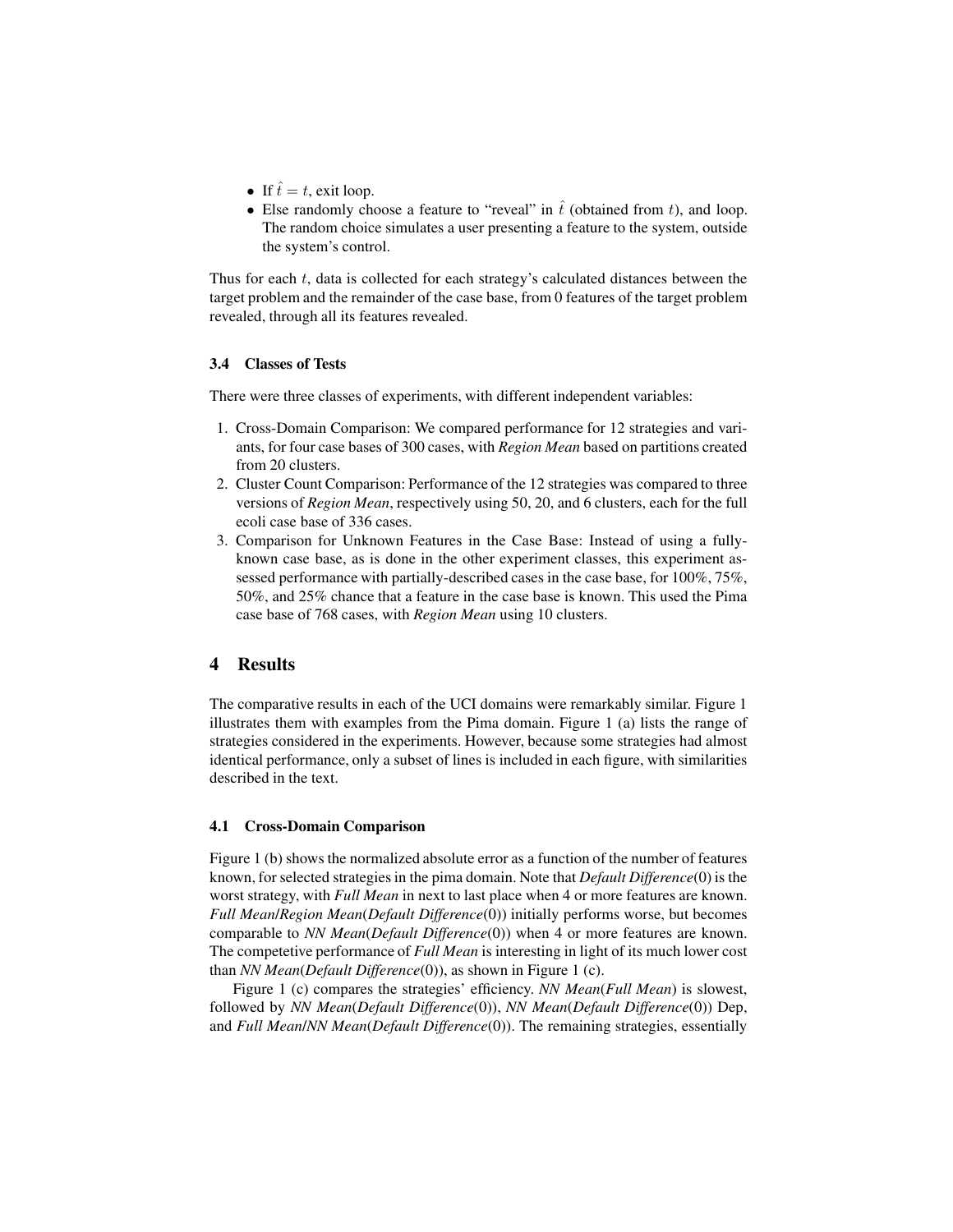

(c) Retrieval Times for Pima (ms).

(d) Rank Quality for Pima.

**Fig. 1.** a. Legend for (b), (c), and (d). b. Error versus number of features known, for selected strategies. c. Time in ms to select top-ranked case versus number of features known, for selected strategies. d. Rank quality ratios versus number of features known, for selected strategies.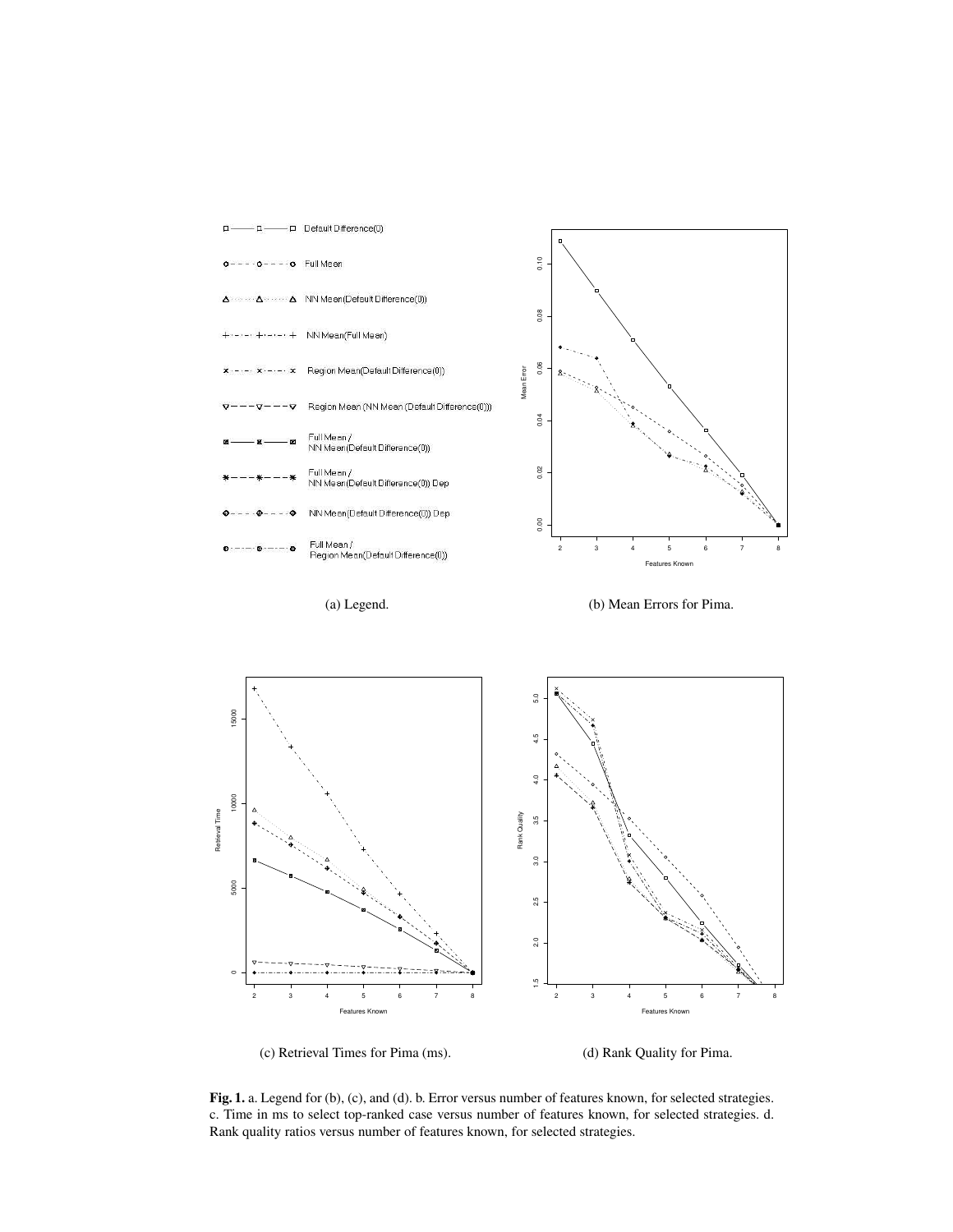| <b>Strategy</b>                                       | Error. | Error,                          | Time.           | Time,   |
|-------------------------------------------------------|--------|---------------------------------|-----------------|---------|
|                                                       |        | 4 Known 6 Known 4 Known 6 Known |                 |         |
| Default Difference(0)                                 | 0.0710 | 0.0363                          | 5.70            | 6.03    |
| <b>Full Mean</b>                                      | 0.0451 | 0.0265                          | 8.77            | 8.10    |
| NN Mean(Default Difference(0))                        | 0.0379 | 0.0209                          | 6671.06         | 3332.70 |
| NN Mean(Full Mean)                                    | 0.0447 |                                 | 0.0260 10583.25 | 4663.49 |
| Region Mean(Default Difference(0))                    | 0.0392 | 0.0226                          | 9.88            | 8.75    |
| Region Mean(Full Mean)                                | 0.0433 | 0.0247                          | 10.23           | 8.96    |
| Region Mean(NN Mean(Default Difference(0)))           | 0.0373 | 0.0209                          | 476.92          | 243.49  |
| Full Mean/NN Mean(Default Difference(0))              | 0.0380 | 0.0209                          | 4776.45         | 2566.61 |
| Full Mean/NN Mean(Default Difference(0)) Dep          | 0.0374 | 0.0209                          | 4648.30         | 2552.25 |
| NN Mean(Default Difference(0)) Dep                    | 0.0374 | 0.0209                          | 6175.21         | 3305.66 |
| Full Mean/Region Mean(Default Difference(0))          | 0.0389 | 0.0225                          | 10.48           | 9.07    |
| Full Mean/Region Mean(NN Mean(Default Difference(0))) | 0.0373 | 0.0209                          | 10.51           | 9.07    |

all those not involving *NN Mean* except as a prototype finder of *Region Mean*, were fast, requiring 5-12 ms on a Sun Blade 1000 (750Mz) to rank all cases in the pima domain.

Figure 1 (d) shows the rank quality for selected strategies in the pima domain. Note that this graph can also be used to determine the number of questions, on average, that a CCBR system would require to achieve a particular rank quality. Here *Full Mean* generally has the worst performance, followed by *Default Difference*(0). *Region Mean*(*Default Difference*(0)) and *Full Mean*/*Region Mean*(*Default Difference*(0)) start comparatively poorly, but catch up quickly to *NN Mean*(*Default Difference*(0)) and *Full Mean*(*NN Mean*(*Default Difference*(0))) Dep. Table 1 summarizes performance for all the strategies tested, for 4 and 6 features known.

## **4.2 Cluster Count Comparison**

In this experimental setup, the *Region Mean* strategies were run for 6, 20, and 50 clusters, in the ecoli domain with a case base of 336 cases. Note that these cluster counts correspond to approximately 2%, 6%, and 15% of the number of cases.

Figure 2 (a) shows a sample of results, for *Region Mean*(*NN Mean*(*Default Differ* $ence(0))$ ). In the lines in this figure, points marked with  $\Box$  correspond to performance for 50 clusters,  $\times$  to 20 clusters, and  $\triangle$  to 6 clusters. The results show small improvements when more clusters are used, but also show that the behavior is generally robust to the cluster count. These results were typical for each of the *Region Mean* strategies, and also for the rank quality measure. This suggests that low cluster counts may be sufficient. Because speed increases with lower cluster counts, this result is encouraging for the efficiency of *Region Mean*.

The relative processing times versus cluster counts were also consistent across each of the *Region Mean* strategies. Experiments showed that strategies with 6 clusters were fastest, followed by 20, with 50 the slowest, although for each cluster count the difference in computation time was fairly small. This is as expected: Fewer clusters decreases time to find the applicable cluster, but even for a large number of clusters, there are at most a few dozen more prototypes that must be examined to find the nearest cluster, and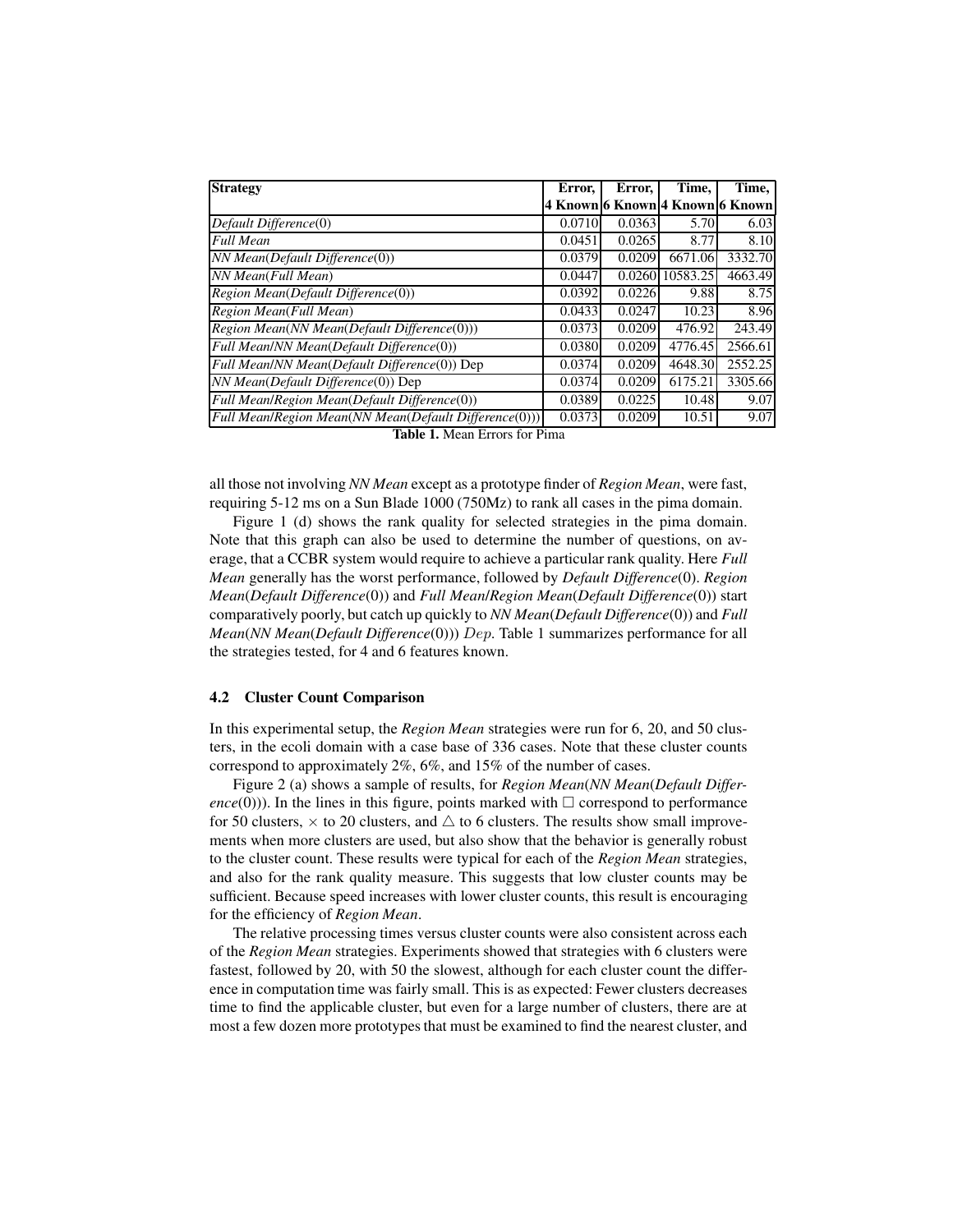

**Fig. 2.** (a). The error for *Region Mean*(*NN Mean*(*Default Difference*(0))) for 50, 20, and 6 clusters.  $\Box$  is for 50 clusters,  $\times$  is for 20, and  $\triangle$  is for 6. (b) Error in Full Mean / Region Mean(Default Difference(0)) for a chance known of 100% (+), 75% ( $\triangle$ ), 50% ( $\bigcirc$ ), and 25% ( $\Box$ ).

the difference has limited effect on execution time due to the relatively larger constant overhead cost of the strategy.

### **4.3 Chance Known Comparison**

In this experimental setup, each strategy's performance was examined for varying levels of missing information in the case base, in the pima domain, with 768 cases. As discussed above, previous experiments used a fully-known case base (a 100% chance that a case in the case base knows any given feature). This setup, however, examines not only a 100% chance known, but also 75%, 50%, and 25%. Runs were repeated a minimum of 186–270 times, with results averaged.

Figure 2 (b) shows the error using Full Mean / Region Mean(Default Difference(0)) for a chance known of 100% (+), 75% ( $\triangle$ ), 50% ( $\cap$ ), and 25% ( $\Box$ ). Note that, as expected, error increases as the chance that a feature in the case base is unknown increases. Results were very similar for the other strategies.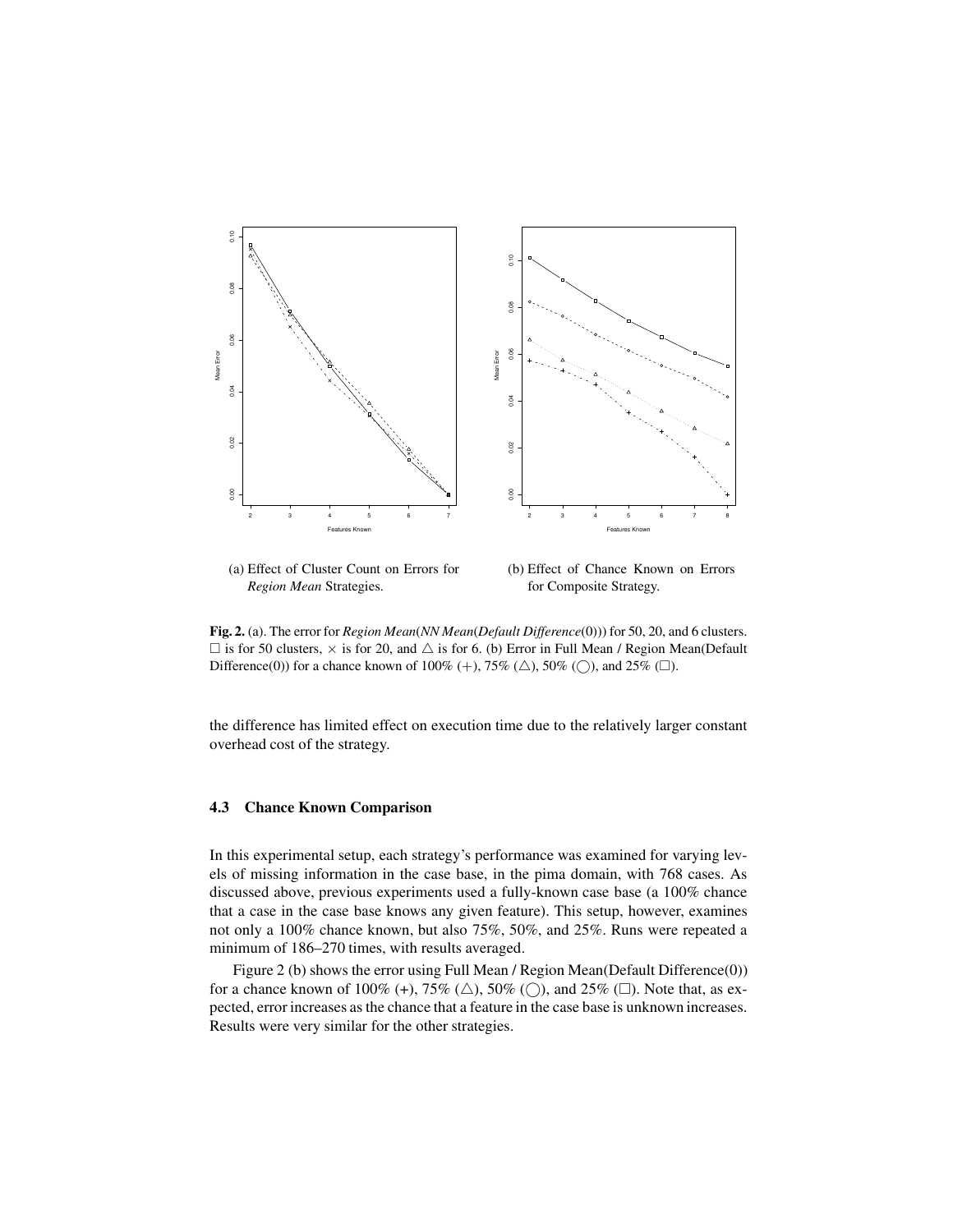# **5 Discussion**

The experiments illustrate a number of interesting properties. First, we note that the commonly-used trivial strategies, *Default Difference*(0) and *Full Mean*, consistently produce comparatively poor results, as shown in the error and rank quality measures. Thus we would expect a considerable boost to the prediction accuracy of a CBR system faced with partial problems (or a conversational CBR system in which not all questions have been answered for a given session) when any of the more advanced strategies are used.

The results also provide information to help in selecting a more advanced strategy. As hypothesized and experimentally verified, strategies involving *NN Mean* are prohibitively slow, requiring on the order of several seconds to sort a fully-known case base of a few hundred cases against a single partial problem. However, the *Region Mean* strategies were developed to address this are fairly fast and provide comparable accurate to *NN Mean* strategies.

It is interesting to note that in limited circumstances, *NN Mean* may still be appropriate. Specifically, experiments show that *Region Mean*(*NN Mean*(*Default Difference*(0))) (and the related composite method) is not slowed down dramatically by the use of a *NN Mean* strategy as its prototype finder. This can be explained because, when the case base is fully-known, there is only one partial problem, the target, for which the nearest cluster must be found. Thus, *NN Mean* must be used only once to determine the nearest cluster. Once the nearest cluster is determined, the mean values associated with that cluster can be used for the partial problem in comparing it with the entire case base. In fact, for a partial case base, once the partition is created off-line, the nearest cluster of any case is already known and need not be recomputed. So even for a partial case base, *NN Mean* must only be computed once for a target partial problem.

If information regarding the dependence between features is available (either as domain knowledge, or calculated via statistical analysis) then a composite method can be used. As argued above, *Full Mean* is the suitable when a feature is independent, and strategy for dependent features should use *Region Mean*. Assuming that the dependence information is accurate, a composite method should be just as accurate, or even more accurate, than the dependent part alone applied to all features. In addition, because *Full Mean* is fast, a composite method of the form *Full Mean*/*Region Mean* would be faster than *Region Mean* alone, applied to all features.

We note that none of the approaches exploit statistical information about feature distributions. When that information is available, it may provide even more useful information. An area for future study is the application of the *representativeness assumption* (Smyth & McKenna 1999) to use existing cases in the case base to estimate feature value distributions.

# **6 Related Work**

Distance metrics have been the subject of extensive study in CBR (e.g., (Wettschereck, Aha, & Mohri 1997; Bergmann 2002)). CCBR systems must always include methods for handling partially described problems, and a number of methods have been applied.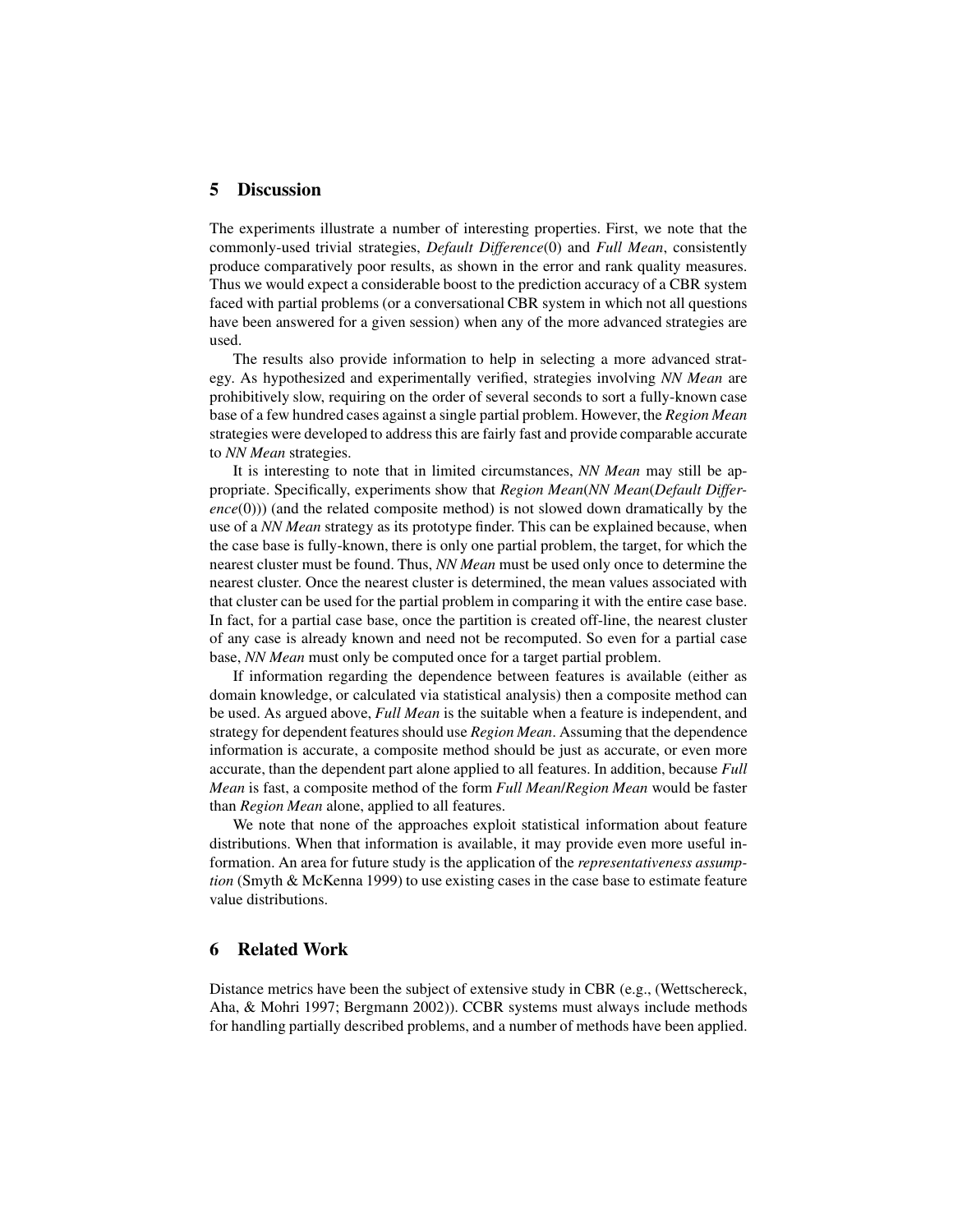One common approach in CBR and instance-based learning is to assume a maximal difference between missing features (Witten  $\&$  Frank 2000, p. 115), which is similar to *Default Difference*(x) for a large value of x.

To our knowledge, how to handle missing features in distance metrics and the tradeoffs between alternative strategies have received only limited study in the CBR community. However, missing features have been considered in a number of studies in machine learning. For example, in decision tree induction, Mingers (1989) uses a strategy similar to *Full Mean* as well as a strategy that assigns the most common feature value among training instances with the same classification, and Quinlan (1993) uses probability information on feature values while descending multiple paths of the tree. Other work has examined the theoretical learnability of a target function when features are missing (Decatur & Gennaro 1995; Goldman, Kwek, & Scott 1997).

CBR research has examined how to select the next question to ask in a dialogue (Aha, Breslow, & Munoz-Avila 2001; Kohlmaier, Schmitt, & Bergmann 2001), and how to select useful sets of cases to present in light of similarity and diversity concerns (Smyth & McGinty 2003). McSherry (2003) studies a related problem, the determination of when recommendation dialogues can be terminated without loss of solution quality, and compares the efficiency of alternative attribution-selection strategies, given a similarity metric in the spirit of *Default Difference*(0). However, these approaches assume a pre-existing method for assessing similarity based on partial descriptions; they do not examine which similarity metrics to use. Increased understanding of how to assess similarity for partial descriptions could have substantial benefits both for CCBR and for case-based recommender systems.

## **7 Conclusion**

Being able to retrieve appropriate cases, based on partial information, is a fundamental problem for CCBR systems. This paper examines alternative strategies for addressing this problem. It compares a set of difference measures, evaluates their performance and efficiency on sample data sets, and discusses their tradeoffs as suggested by the experiments. It identifies difficulties in handling partial problem descriptions that may not be initially apparent, illustrates high-cost, high-accuracy strategies based on CBR, and shows that they may be effectively approximated by more efficient methods. This work provides a set of tools for building distance metrics for incompletely-described cases, and provides an initial foundation for further study of this area.

#### **References**

Aha, D., and Breslow, L. 1997. Refining conversational case libraries. In *Proceedings of the Second International Conference on Case-Based Reasoning*, 267–278. Berlin: Springer Verlag.

Aha, D.; Breslow, L.; and Munoz-Avila, H. 2001. Conversational case-based reasoning. *Applied Intelligence* 14:9–32.

Bergmann, R. 2002. *Experience Management: Foundations, Development Methodology, and Internet-Based Applications*. Berlin: Springer.